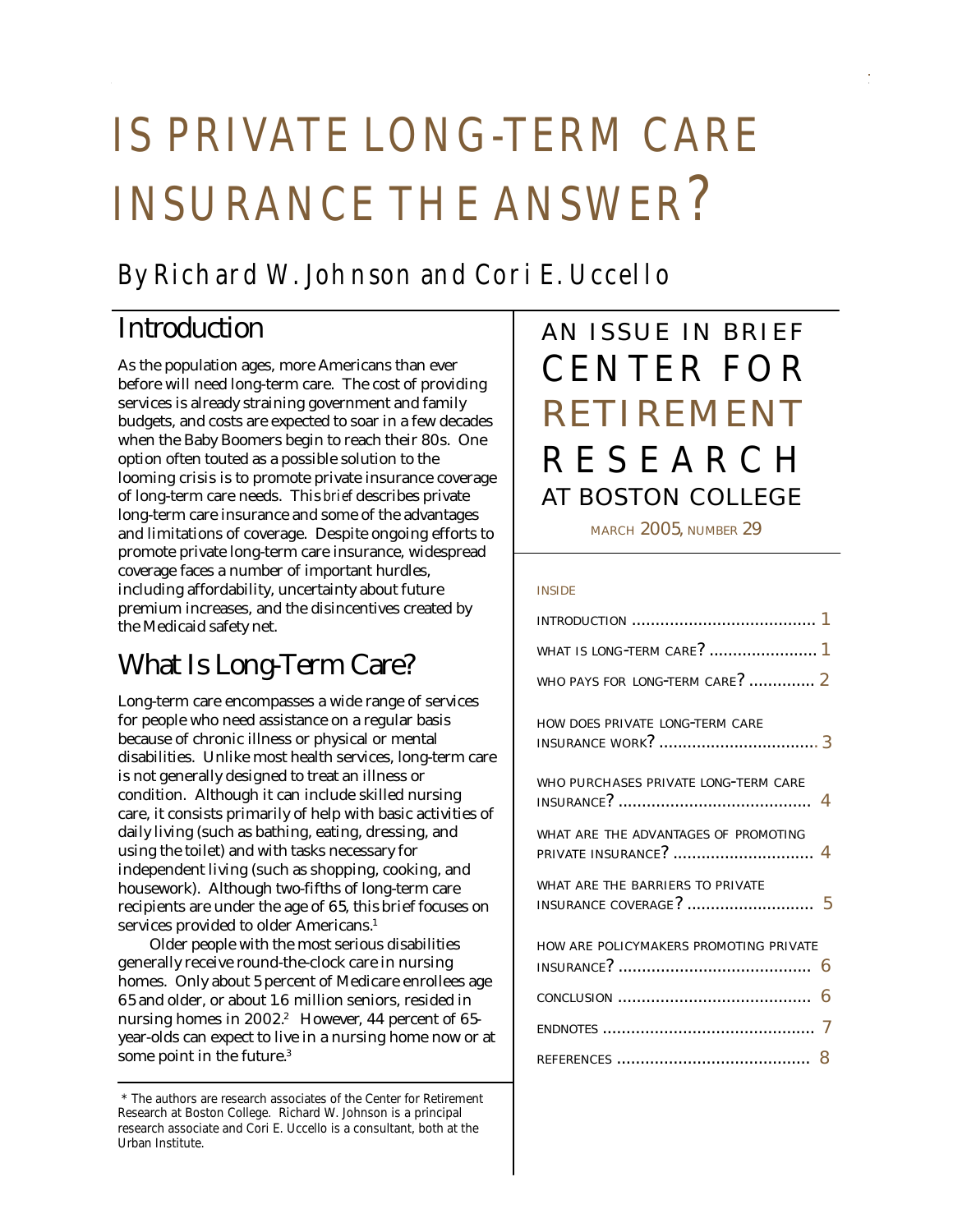Most long-term care recipients live in their own homes or with their families. About 1.3 million seniors in the community receive care from paid helpers, who provide skilled home care or unskilled care with basic personal activities.<sup>4</sup> Another 5.5 million older Americans in the community receive unpaid help from family members. The burden on family caregivers of juggling work and other responsibilities is likely to grow in the future as women — who provide most family care — continue to spend more time in the labor force.

#### Who Pays for Long-Term Care?

The cost of long-term care services, especially nursing home care, can be staggering. In 2004, the average daily private pay rate for a private room in a nursing home was \$192, or about \$78,100 annually.<sup>5</sup> A semi-private room was nearly as expensive, at \$169 per day, or \$61,700 for the year. Home health aides who provide assistance with personal care activities charged \$18 per hour on average in 2004. At three hours per day, five days per week, annual home care costs would total more than \$14,000.

Figure 1. Medicare and Medicaid Pay for Majority of Long-Term Care Expenditures

*Long-Term Care Expenditures for Aged Americans, by Source of Payment, 2004*



Source: Congressional Budget Office, *Financing Long-Term Care for the Elderly,* 2004.

The nation spent an estimated \$135 billion on long-term care for the aged in 2004, devoting 68 percent to care in nursing homes and 32 percent to home-based care.<sup>6</sup> Medicaid paid for 35 percent of all long-term care spending on older Americans, Medicare covered 25 percent of costs, private health insurance paid another 4 percent, and care recipients and their families paid out of pocket for 33 percent of costs (see Figure 1).

For those who qualify, Medicaid covers nursing home care, home health services, and non-medical home- and community-based care designed to enable persons with disabilities to remain in the community. The program pays for about 39 percent of all care received in nursing homes by the aged and 25 percent of care received at home.<sup>7</sup> However, individuals must meet strict income and asset tests to qualify. Eligibility rules are complex and vary by state. Some states use the federal thresholds for receipt of Supplemental Security Income (SSI) to determine Medicaid eligibility, which in 2005 are \$579 per month in countable income and \$2,000 in countable assets for unmarried people.<sup>8</sup> In other states, Medicaid pays for long-term care services for individuals with incomes up to 300 percent of the federal SSI threshold.

People with too much wealth or income to qualify initially for Medicaid can receive benefits once they have spent nearly all of their resources on long-term care services. According to one estimate, about one-third of nursing home residents ineligible for Medicaid when they are admitted deplete enough of their assets to qualify for coverage before they are discharged.<sup>9</sup> Most states allow Medicaid applicants to subtract medical and longterm care expenses from income before determining eligibility, enabling people with high long-term care bills to get on Medicaid even if their Social Security and pension incomes exceed eligibility thresholds.

Medicare is the principal payer of skilled home health services for older Americans, but coverage of other long-term care services is limited. It does not pay for any non-medical home care, and covers only temporary stays in skilled nursing facilities that follow hospitalizations. Overall, Medicare funded 42 percent of the paid care older Americans received at home in 2004 and 17 percent of the care they received in nursing homes.

Much of the financial burden of long-term care falls on care recipients and their families. Individuals without private supplemental insurance who do not qualify for Medicaid must bear the cost of Medicare deductibles and co-payments, and the entire cost of services that Medicare does not cover. Private long-term care insurance, a relatively recent insurance product, funds only 3 percent of nursing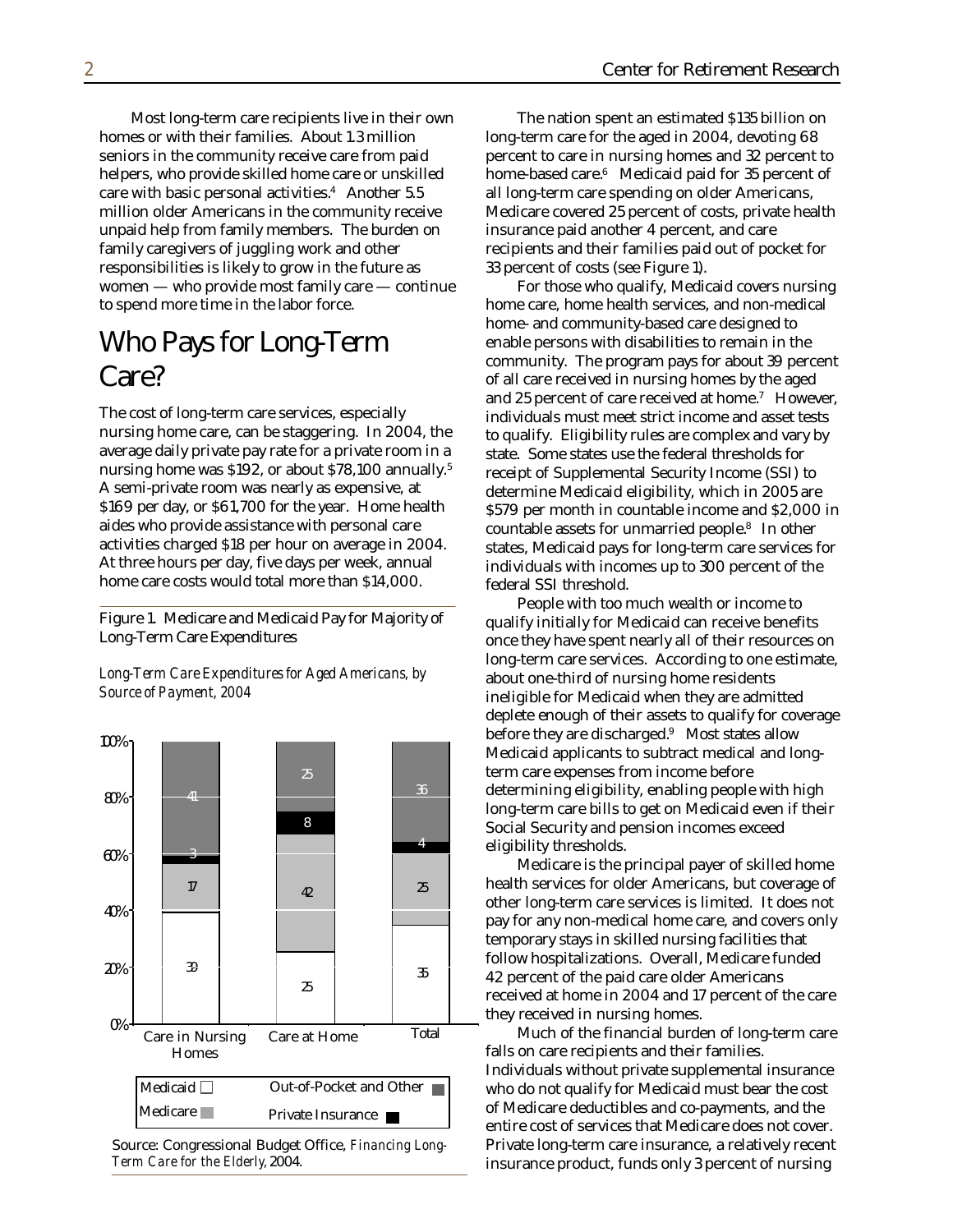home costs for older adults and 8 percent of home health costs. Increasing private insurance coverage may reduce financial pressures on public programs and protect families from the catastrophic financial consequences of long-term care.

#### How Does Private Long-Term Care Insurance Work?

Like traditional medical insurance, private longterm care insurance is a financial contract whereby the insurer agrees to provide covered benefits in exchange for regular premium payments by the policyholder. The long-term care insurance market has grown steadily over the past 20 years. First sold as nursing home insurance in the 1970s, it now covers a wide range of services, including home care, adult day care, and assisted living, in addition to nursing home care. The cumulative number of long-term care insurance policies purchased has increased from fewer than 1 million in 1987 to over 9 million by the end of 2002, but still covers only a small share of the population.<sup>10</sup>

Long-term care insurance can be purchased through either the individual or group market. Group plans are typically sponsored, but not subsidized, by employers. Individual policies continue to dominate the market, but employersponsored plans are growing rapidly, fueled in part by the creation of the Federal Long-Term Care Insurance Program in 2002, which allows federal employees, retirees, and some of their family members to purchase coverage through the federal government. About one-third of new policies sold in 2002 were sponsored by employers. By contrast, only 18 percent of policies ever sold by 2002 were employer-sponsored plans.

The cost and adequacy of policies vary by the types of services they cover, when they start paying benefits, how much they pay, and for how long. About three-quarters of individual policies purchased today cover both nursing homes and home care.<sup>11</sup> In 1990, by contrast, nearly two-thirds of policies sold covered only nursing home care.

Policyholders cannot collect benefits until their disabilities reach the levels specified in their contracts. Nearly all plans now sold use the triggers specified in the Health Insurance Portability and Accountability Act of 1996 (HIPAA) to qualify for tax breaks.<sup>12</sup> These plans require that beneficiaries need substantial assistance with at least two out of six activities of daily living and that their disabilities are expected to last 90 or more days, or that they need regular supervision because of severe cognitive impairment.

About three quarters of all individual plans

purchased in 2000 also delay benefits for a period of time after the onset of a qualified disability.<sup>13</sup> More than two-thirds of plans that delayed benefits required policyholders to wait between 90 and 100 days. Only 4 percent stipulated waiting periods longer than 100 days.

Policies limit how much they pay for each day of care and for how long. The average daily benefit for both nursing home and community-based care was about \$100 for individual policies purchased in 2000.<sup>14</sup> Since policyholders often purchase coverage decades before they receive benefits, the growth in nominal long-term care costs can erode the value of the policy over time. Only about 4 in 10 new policyholders in 2000 purchased inflation protection, although the rate was higher at relatively young ages.<sup>15</sup> Inflation protection generally takes the form of a fixed percentage increase per year, typically 3 or 5 percent, so some policyholders may end up with less coverage than they expected if prices of long-term care services rise especially rapidly. In addition, rather than providing lifetime benefits, about two-thirds of individual policies pay benefits for only a limited number of years, generally between two and five years.<sup>16</sup>

#### *Soaring long-term care costs could strain government and household budgets.*

In addition to charging higher premiums for more comprehensive plans, insurance companies generally price policies based on the age and health of the policyholder at the time of issue. Premiums do not generally differ by gender, even though women tend to use more long-term-care services than men.<sup>17</sup> Some plans offer discounts to married policyholders, especially when their spouses are also covered.

Most insurers classify applicants into three broad health categories: preferred, standard, and substandard. Policies are guaranteed renewable, and rates cannot rise in response to declining health. Instead, premiums remain fixed in nominal terms over the life of the contract. However, premiums can rise for an entire class of policyholders if insurers can demonstrate that their costs exceed premium revenue, and rate increases have been common in recent years.

Premiums increase rapidly with age at issue (see Figure 2). The average annual premium in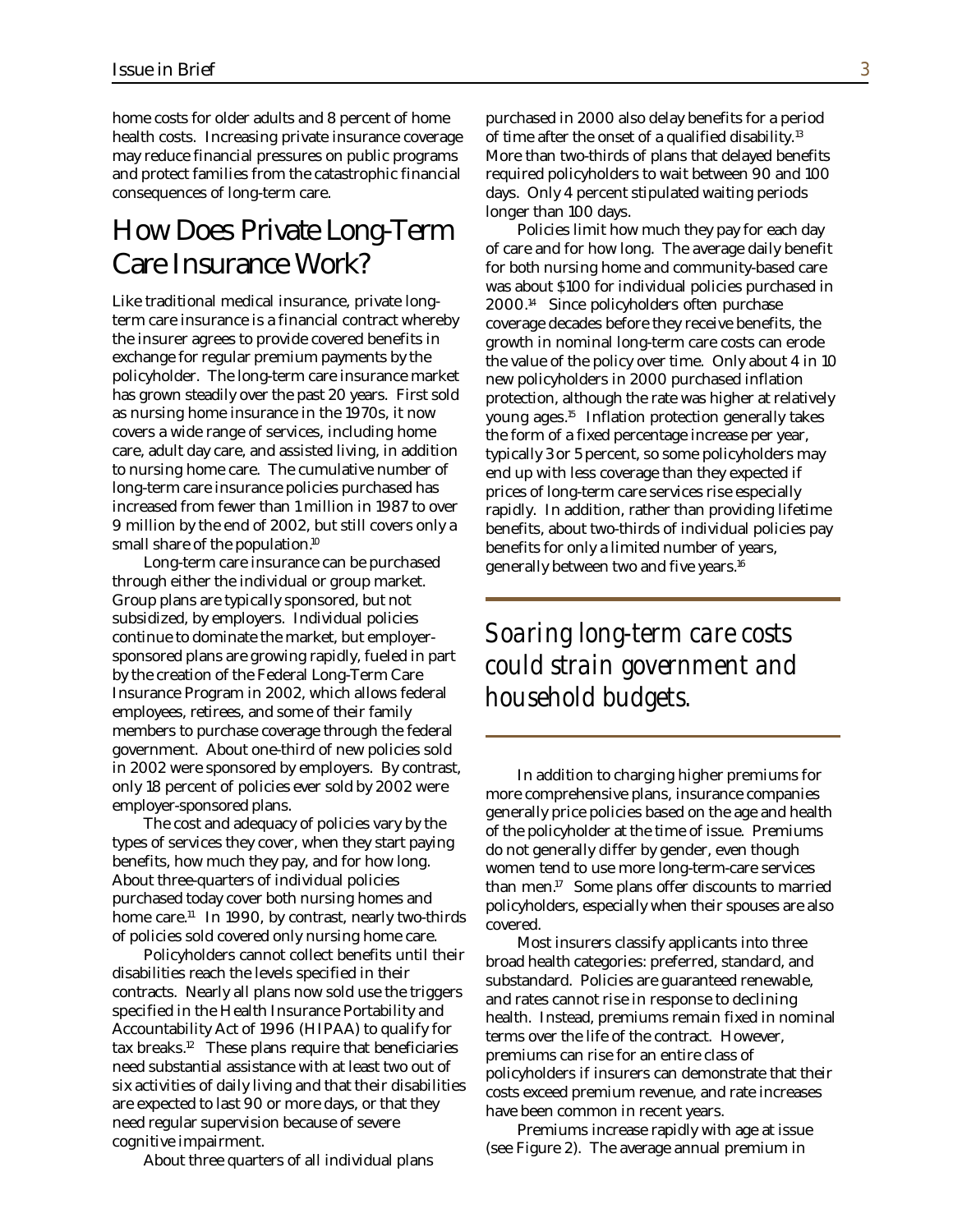2002 for a policy providing up to four years of benefits, with a \$150 daily benefit and a 90-day waiting period but no inflation protection, was \$422 among 40-year-old purchasers. The average annual premium for the same policy was \$564 at age 50, \$1,337 at age 65, and \$5,330 at age 79. For policies purchased at ages 40 and 50, inflation protection that increases benefits by 5 percent per year, compounded annually, more than doubles the annual premium. For coverage purchased at age 79, inflation protection increases premiums by less than half.

### Who Purchases Private Long-Term Care Insurance?

About 9 percent of adults ages 55 and older (or 5.3 million people) had private long-term care insurance coverage in 2002 (see Figure 3).<sup>18</sup> Only 7 percent of those ages 55 to 64 had coverage, but coverage rates among the working-age population are likely to increase as more employers offer longterm care insurance. Men are just as likely to report coverage as women, even though they are less likely to use long-term care services.<sup>19</sup>

Figure 2. Premiums for Long-Term Care Insurance Increase Rapidly with Age at Initial Purchase

*Average Annual Premiums by Issue Age, 2002*



Source: America's Health Insurance Plans, *Long-Term Care Insurance*, 2004.

Note: The policy provides up to 4 years of long-term care benefits, with a \$150 daily benefit and a 90-day waiting period. The inflation protection option increases benefits by 5 percent per year, compounded annually.

Figure 3. Few Older People Currently Have Private Long-Term Care Insurance

*Percent of Adults Ages 55 and Older with Private Long-Term Care Insurance, 2002*



Source: Authors' calculations based on the 2002 HRS.

The likelihood of private long-term care coverage increases with income and wealth, because affluent adults can better afford insurance premiums and they would have to deplete their assets to qualify for Medicaid. Only 3 percent of older adults with incomes below \$20,000 and 4 percent with financial assets below \$20,000 had coverage in 2002, compared with 14 percent of older adults with incomes above \$50,000 and 18 percent of those with financial assets above \$100,000. More than half of policyholders had incomes exceeding \$50,000 or financial assets exceeding \$100,000.

#### What Are the Advantages of Promoting Private Insurance?

Raising private long-term care coverage rates and reducing the current reliance on Medicaid could improve the efficiency and fairness of long-term care financing. Medicaid imposes a 100 percent tax on most assets for those who receive long-term care through the program, penalizing those who save for their old age. The savings rate in the United States is notoriously low, and most Americans do not accumulate much non-housing wealth outside of Social Security and employer-sponsored pension plans.<sup>20</sup> By requiring policyholders to set aside funds in the form of premium payments each year, private insurance can raise national savings and thus promote economic growth.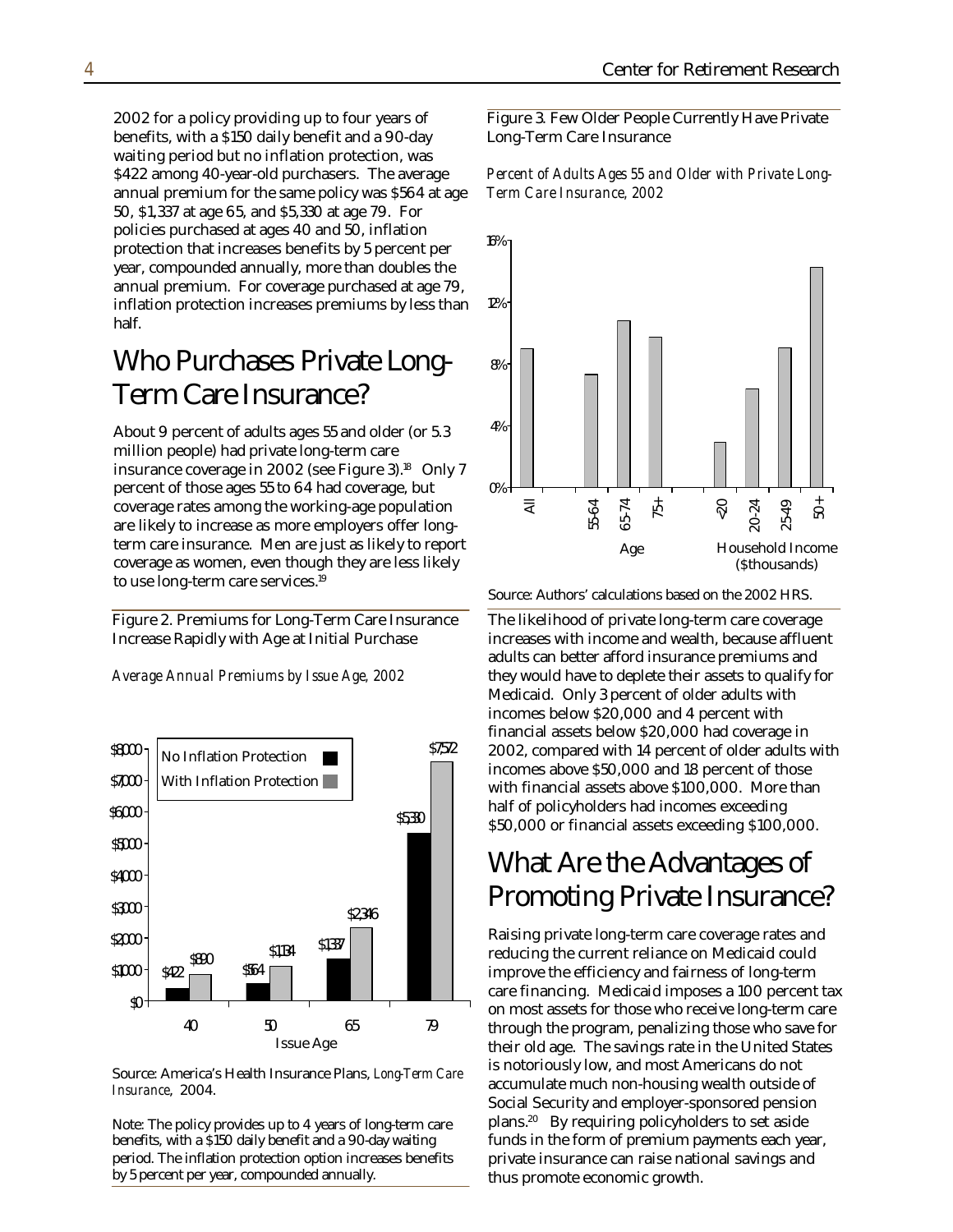Unlike private long-term care insurance, Medicaid is not designed to protect the assets of those receiving long-term care services. It leaves them with nothing to pass on to their heirs and impoverishes those who return to the community after temporary nursing home stays. Recent Medicaid reforms have increased the level of income and assets that are reserved for spouses, in an effort to provide better financial security for the community-dwelling husbands and wives of nursing home residents. However, these reforms do not appear to have substantially improved the economic security of spouses remaining in the community.<sup>21</sup>

#### *Expanding private long-term care insurance could help make services more affordable.*

Another disadvantage of the current system is that Medicaid tends to distort the choice between home- and institutional-based care. Most older adults prefer to remain in their own homes, instead of moving to nursing homes. But despite recent improvements, Medicaid rules still make it difficult for frail older adults to receive subsidized care at home. Federal law stipulates that special Medicaid initiatives to provide home- and community-based services to people with disabilities must not increase Medicaid spending, forcing states to limit eligibility for these services and impose other requirements to keep costs down. As a result, some Medicaid enrollees cannot afford to remain in the community because the monthly stipend that the program allows is too small to cover their living expenses.

The current system also imposes substantial burdens on state governments. Medicaid is a joint federal-state program, with the federal government paying a majority of the costs. Nonetheless, states end up financing a sizable portion of Medicaid expenses. Medicaid now consumes more resources than any other single item in overall state budgets, including elementary and secondary education.<sup>22</sup> Long-term care services for the aged accounted for 19 percent of all Medicaid spending in 2002, a share that is likely to rise in the future as the population ages.<sup>23</sup> Increases in private long-term care insurance coverage could reduce the strain on state Medicaid programs.

#### What Are the Barriers to Private Insurance Coverage?

Despite the advantages of private long-term care insurance, widespread insurance coverage faces a number of substantial obstacles. First, many older adults are simply unable to afford long-term care insurance. For example, 12 percent of married couples and 44 percent of unmarried adults ages 55 to 61 received less than \$25,000 in income in 2000.<sup>24</sup> Affordability is an even more serious problem for those who delay purchasing coverage until older ages, when annual premiums are much higher. At ages 70 to 74, 29 percent of married couples and 62 percent of unmarried adults received incomes below \$25,000 in 2000. Some studies have found that only 10 to 20 percent of older adults can afford long-term care coverage.<sup>25</sup>

Some policyholders are unable to maintain their premium payments and let their policies lapse. Although data on lapse rates are scarce, one study suggests that nearly one in five new policyholders drop their coverage within three years.<sup>26</sup> Unexpected rate increases, which can occur when insurers initially price coverage for an entire class of policyholders below cost, can lead to even higher lapse rates. Many plans lack nonforfeiture benefits, which provide partial benefits for those who let their policies lapse. As a result, some who fail to renew their policies receive nothing in return for their premium payments, because most policyholders do not use long-term care services until very late in life.

Those with health problems have special difficulty purchasing long-term care insurance. Private insurers are generally reluctant to write policies for those in poor health, and as many as 15 percent of applicants are denied coverage because of health problems.<sup>27</sup> When those with health problems are offered insurance, medical underwriting raises their premiums, making their coverage even less affordable.

A related problem is adverse selection, which can undermine the private insurance market. At a given premium level, those who expect to use many services are more likely to purchase coverage than those who anticipate lower usage. As high-cost users dominate the pool of policyholders, insurers need to raise premiums to cover their claims. But raising premiums discourages more low-cost users from purchasing coverage, leading to even higher premiums. This cycle can lead to a premium "death spiral," as it is sometimes called, causing private insurance markets to break down.<sup>28</sup>

The final, and perhaps most important, obstacle to higher rates of private long-term care insurance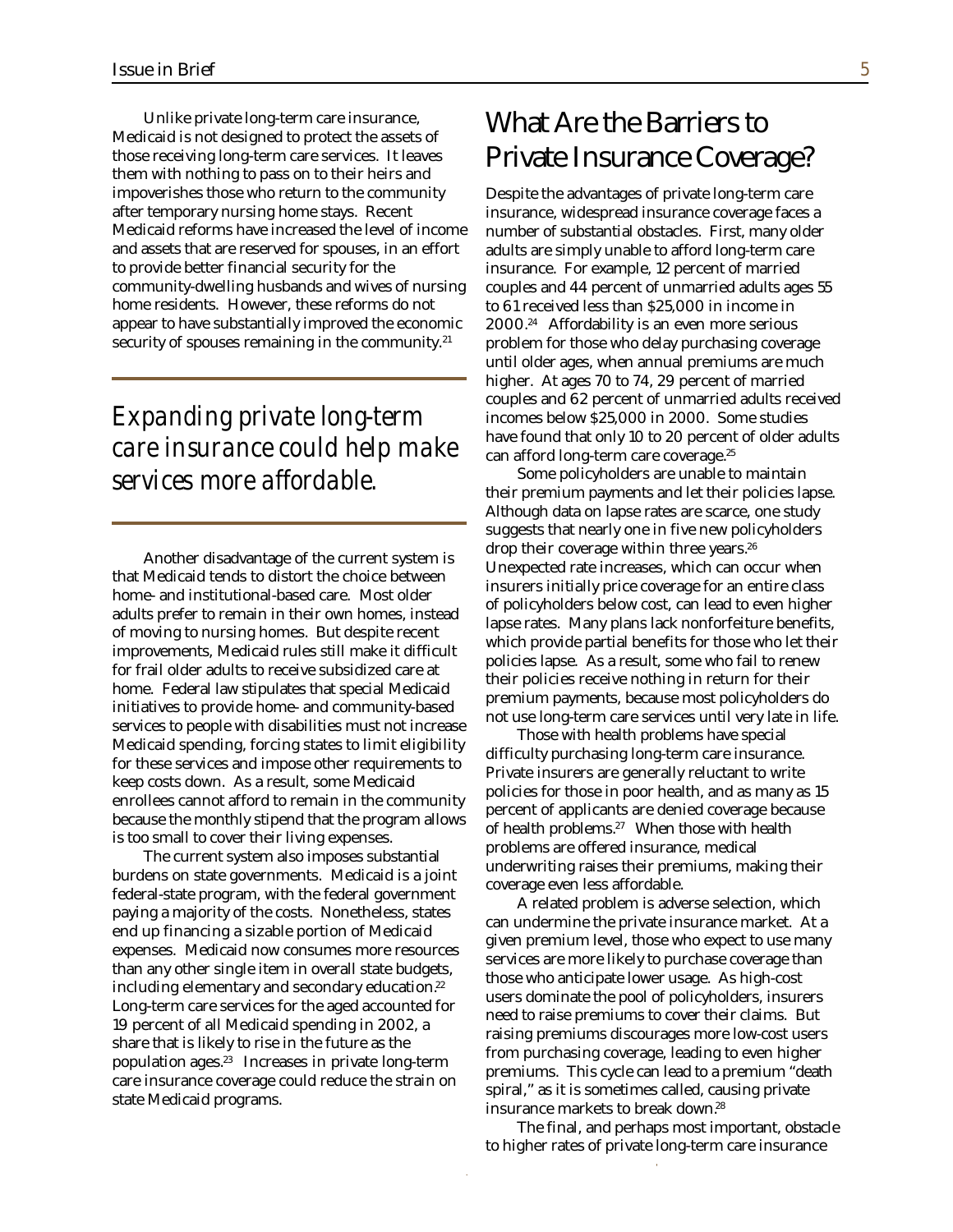is the presence of Medicaid coverage for long-term care needs. Although it is obvious that the Medicaid safety net discourages those with limited financial resources from purchasing private insurance, it can also dampen coverage rates for more affluent people.<sup>29</sup> Insurance protects the assets of nursing home residents, but people can not really enjoy their wealth while in nursing homes. People who do not value additional income while in nursing homes will be unlikely to forego income while healthy by paying long-term care insurance premiums. This argument is less compelling, however, for people who expect to be discharged to their homes or for those who attach importance to leaving bequests to their heirs.

#### *Widespread long-term care insurance coverage faces a variety of obstacles.*

### How Are Policymakers Promoting Private Insurance?

Policymakers are pursuing a number of initiatives to promote private long-term care insurance, including the expansion of tax incentives. Taxpayers can now deduct premium expenses for qualified long-term care insurance plans from their federal taxable income, but only if their total medical expenses (including premiums) exceed 7.5 percent of adjusted gross income. And the amount they can deduct is capped. Many states also offer tax incentives for the purchase of long-term care insurance, and a few offer more generous tax breaks than the federal government. During the 2004 presidential campaign, President Bush proposed extending federal income tax deductions to all longterm care policyholders, not just those whose medical expenses exceed the 7.5 percent threshold.

To encourage private insurance coverage, four states recently reduced Medicaid's strict financial eligibility criteria for those with private long-term care insurance. After exhausting their private insurance benefits, policyholders in California, Connecticut, Indiana, and New York can qualify for Medicaid coverage without depleting their savings.<sup>30</sup>

Linking private long-term care insurance and reverse mortgages may be another way to promote private coverage. Reverse mortgages are home loans that require no repayment until the home is

sold. Under a law passed in 2000, participants in a government-backed reverse mortgage program could avoid the upfront mortgage premium, which typically amounts to 2 percent of the value of the home, by devoting all proceeds to a qualified longterm care policy. This provision of the law has not yet been implemented, however.<sup>31</sup>

#### Conclusion

Although they have not received as much attention as the financial problems facing Social Security and Medicare, future long-term care costs are likely to place enormous pressures on government and family budgets. The current system of financing care, with its reliance on Medicaid, is neither efficient nor fair. It forces older adults into poverty before paying for any of their care, and thus penalizes savings. A system based on private longterm care insurance, which protects private assets and provides a mechanism for saving for old age, would in many ways be preferable, but the presence of the Medicaid safety net may frustrate efforts to expand private coverage rates.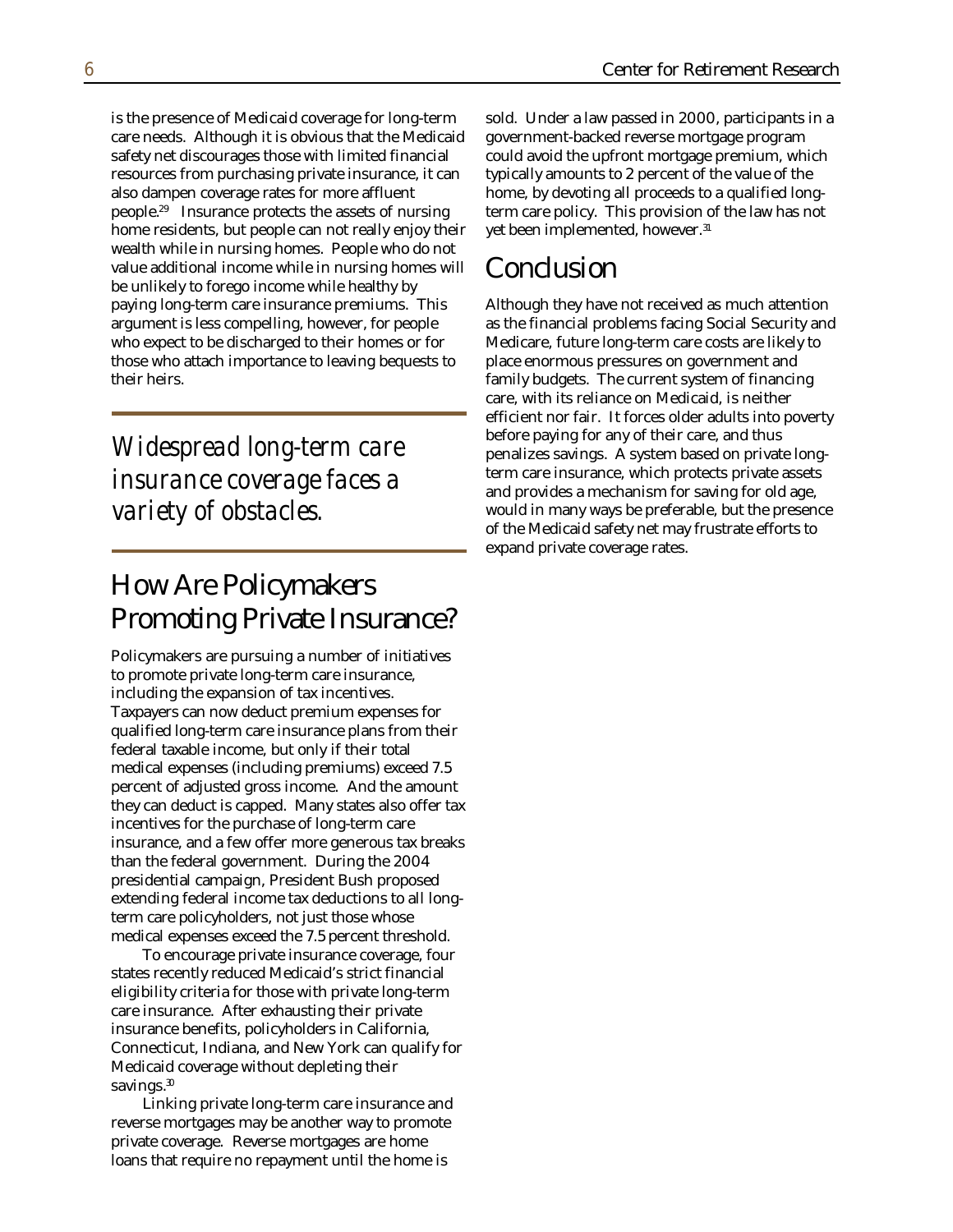#### Endnotes

1 Spector et al. (2000).

2 Federal Interagency Forum (2004).

3 Spillman and Lubitz (2002).

4 These estimates are based on the authors' tabulations of the 2002 Health and Retirement Study (HRS).

5 MetLife (2004).

6 CBO (2004).

7 CBO (2004).

8 SSI eligibility thresholds for couples in 2005 ar e \$869 per month in countable income and \$3,00 0 in countable assets. Countable assets generally exclude the value of owner-occupied housing, an automobile used to obtain medical treatment, certain burial funds, and up to \$2,000 in person al effects.

9 Wiener, Sullivan, and Skaggs (1996).

10 AHIP (2004).

11 LifePlans, Inc. (2000).

12 AHIP (2004).

13 LifePlans, Inc. (2000).

14 LifePlans, Inc. (2000).

15 Cohen, Weinrobe, and Miller (2002).

16 LifePlans, Inc. (2000).

17 Finkelstein and McGarry (2003).

18 These estimates are based on the authors' tabulations of the 2002 HRS.

19 Spillman and Lubitz (2002).

20 Smith (1995).

21 Norton and Kumar (2000).

22 Health Management Associates (2005).

23 O'Brien and Elias (2004).

24 Social Security Administration (2002).

25 GAO (2000).

26 LIMRA International and Society of Actuaries (2004).

27 Weiss Ratings, Inc. (2002).

28 One possible solution to the adverse selection problem would be to integrate life annuities with long-term care insurance (Warshawsky, Spillman, and Murtaugh 2002). This product would pay an annuity benefit for the life of the policyholder, but would increase the payment upon the onset of a chronic disability or cognitive impairment. Those who are likely to use long-term care services tend to have shorter life expectancies than non-users, so the relatively low value of their lifetime annuities could offset at least part of the cost of long-term care services.

29 Brown and Finkelstein (2004); and Pauly (1990).

30 Meiners, McKay, and M ahoney (2002).

31 Ahlstrom, Tumlinson, and Lambrew (2004).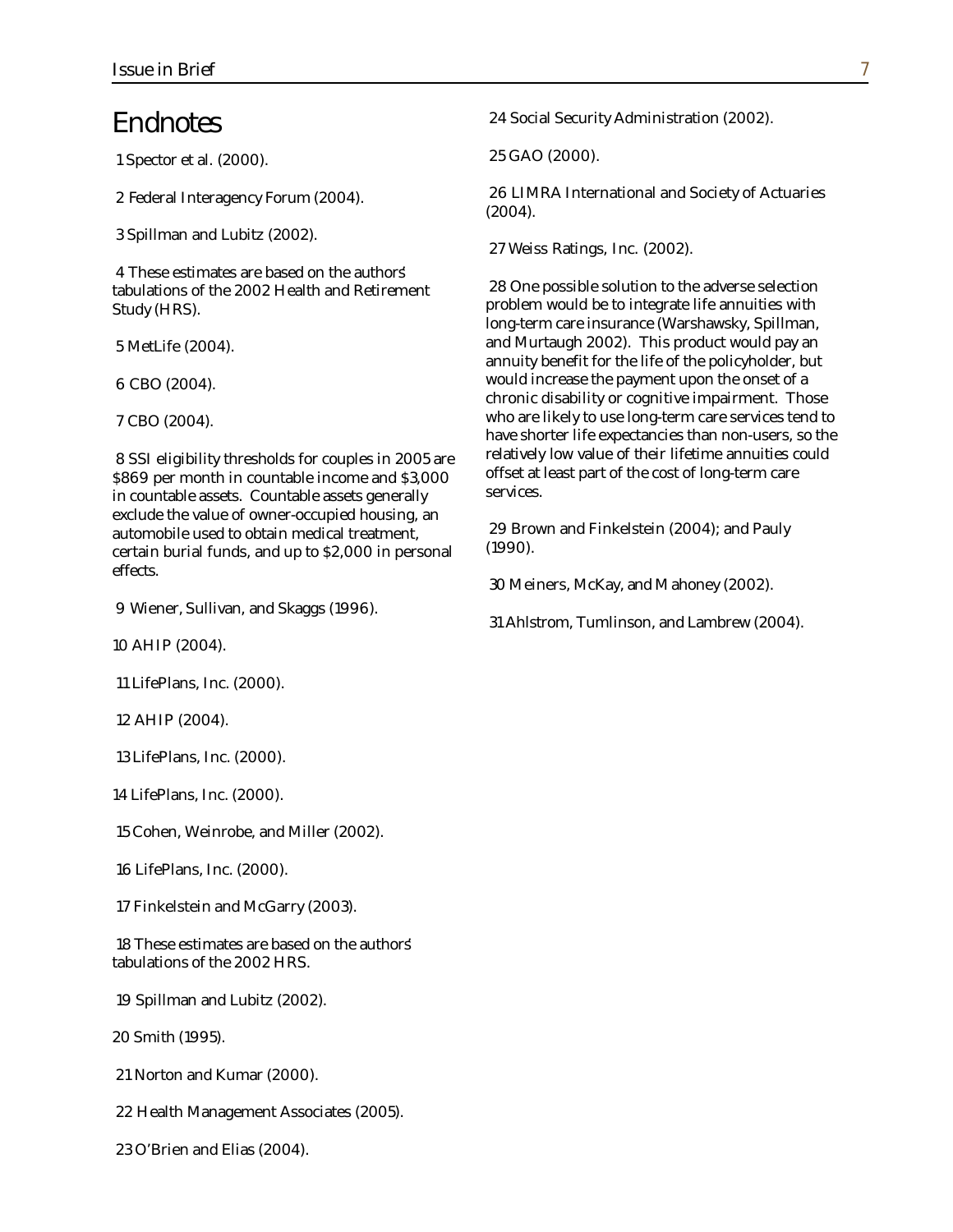#### References

- Ahlstrom, Alexis, Anne Tumlinson, and Jeanne Lambrew. 2004. "Linking Reverse Mortgages an Long-Term Care Insurance." Washington, D.C.: The Brookings Institution.
- America's Health Insurance Plans (AHIP). 2004. "Long-Term Care Insurance in 2002." Washington, D.C.: America's Health Insurance Plans.

Brown, Jeffrey R., and Amy Finkelstein. 2004. "The Interaction of Public and Private Insurance: Medicaid and the Long-Term Care Insurance Market." NBER Working Paper 10989. Cambridge, Mass.: National Bureau of Economic Research.

Cohen, Marc A., Maurice Weinrobe, and Jessica Miller. 2002. "Inflation Protection and Long-Term Care Insurance: Finding the Gold Standar d of Adequacy." AARP *Public Policy Institute Repor* No. 2002-09. Washington, D.C.: AARP.

Congressional Budget Office (CBO). 2004. Financing Long-Term Care for the Elderly. Washington, D.C.: Congressional Budget Office.

- Federal Interagency Forum on Aging-Related Statistics. 2004. *Older Americans 2004: Key Indicators of Well-Being*. Washington, DC: U.S. Government Printing Office.
- Finkelstein, Amy, and Kathleen McGarry. 2003. "Private Information and its Effect on Market Equilibrium: New Evidence from Long-Term Care Insurance." NBER Working Paper 9957. Cambridge, Mass.: National Bureau of Economic Research.

General Accounting Office. 2000. "Long-Term Care Insurance: Better Information Critical to Prospective Purchasers." *Testimony Before the Special Committee on Aging, U.S. Senate Report* No. GAO/T-HEHS-00-196. Washington, D.C.: General Accounting Office.

Health Management Associates. 2005. "Medicaid in 2005: Principles and Proposals for Reform." Report to the National Governors Association. Available at http://www.nga.org/cda/files/ 0502MEDICAID.pdf.

LifePlans, Inc. 2000. "Who Buys Long-Term Care Insurance in 2000? A Decade of Study of Buyers and Nonbuyers." Washington, D.C.: Health Insurance Association of America.

LIMRA International and the Society of Actuaries. 2004. "Long-Term Care Insurance Persistency Experience." Windsor, CT: LIMRA International . Meiners, Mark R., Hunter L. McKay, and Kevin J. Mahoney. 2002. "Partnership Insurance: An Innovation to Meet Long-Term Care Financing d Needs in an Era of Federal Minimalism." *Journal of Aging & Social Policy* 14(3/4): 75-93.

MetLife. 2004. "The MetLife Market Survey of Nursing Home and Home Health Care Costs." Westport, CT: MetLife Mature Market Institute.

Norton, Edward C., and Virender Kumar. 2000. "The Long-Run Effect of the Medicare Catastrophic Coverage Act." Inquiry 37(2): 173- 87.

- O'Brien, Ellen, and Risa Elias. 2004. "Medicaid and Long-Term Care." Washington, D.C.: Kaiser Commission on Medicaid and the Uninsured.
- Pauly, Mark V. 1990. "The Rational Nonpurchase of Long-Term-Care Insurance." *Journal of Political Economy* 98(1):153-168.

Smith, James P. 1995. "Racial and Ethnic *<sup>t</sup>* Differences in Wealth in the Health and Retirement Study." *Journal of Human Resources* 30(Supp): S158-83.

Social Security Administration. 2002. *Income of the Population 55 or Older, 2000*. Washington, D.C.: Social Security Administration.

Spector, William D., John A. Fleishman, Liliana E. Pezzin, and Brenda C. Spillman. 2000. *The Characteristics of Long-Term Care Users*. Rockville, MD: Agency for Health Care Policy and Research.

Spillman, Brenda C., and James Lubitz. 2002. "New Estimates of Lifetime Nursing Home Use: Have Patterns of Use Changed?" Medical Care 40(10): 965-975.

University of Michigan. 2002. Health and Retirement Study.

Warshawsky, Mark J., Brenda C. Spillman, and Christopher M. Murtaugh. 2002. "Integrating Life Annuities and Long-Term Care Insurance: Theory, Evidence, Practice, and Policy" In *Innovations in Retirement Financing*, edited by Olivia S. Mitchell, Zvi Bodie, P. Brett Hammond, and Stephen Zeldes. Philadelphia: University of Pennsylvania Press.

Weiss Ratings Inc. 2002. "Weiss Ratings' Consumer Guide to LTC Insurance." Palm Beach Gardens, FL: Weiss Ratings Inc.

Wiener, Joshua M., Catherine M. Sullivan, and Jason Skaggs. 1996. "Spending Down to Medicaid: New Data on the Role of Medicaid in Paying for Nursing Home Care." *AARP Public Policy Institute Report* No. 9607. Washington, D.C.: American Association of Retired Persons.